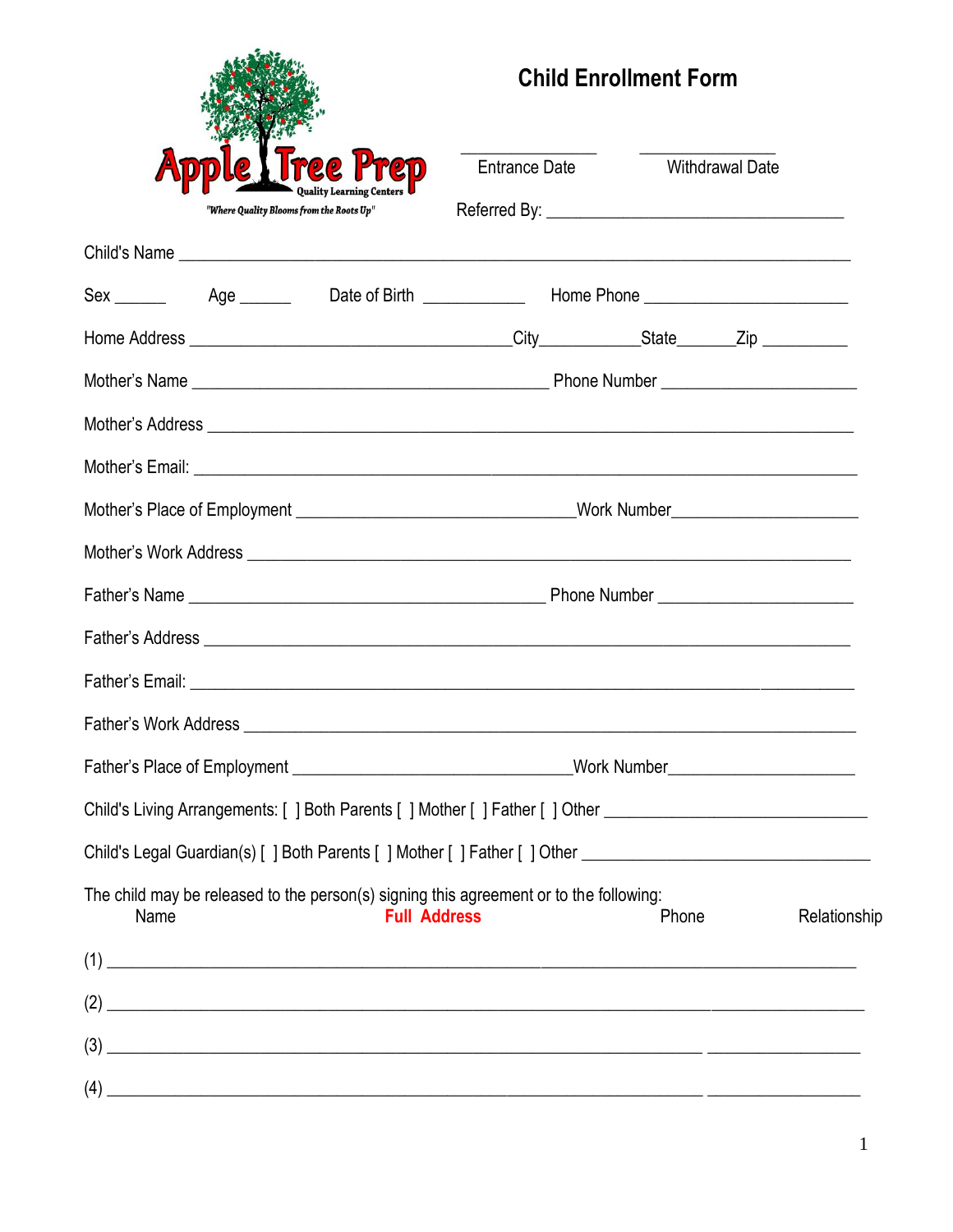Persons to contact in case of an emergency when parents cannot be reached:

| Name                           | <b>Telephone Number</b>                                                                                                                                                                                                                                                                                                                          |             | Relationship to Child |
|--------------------------------|--------------------------------------------------------------------------------------------------------------------------------------------------------------------------------------------------------------------------------------------------------------------------------------------------------------------------------------------------|-------------|-----------------------|
|                                |                                                                                                                                                                                                                                                                                                                                                  |             |                       |
|                                | $\left( 2\right)$                                                                                                                                                                                                                                                                                                                                |             |                       |
|                                | $\left(3\right)$ $\qquad \qquad$ $\qquad \qquad$ $\qquad$ $\qquad$ $\qquad$ $\qquad$ $\qquad$ $\qquad$ $\qquad$ $\qquad$ $\qquad$ $\qquad$ $\qquad$ $\qquad$ $\qquad$ $\qquad$ $\qquad$ $\qquad$ $\qquad$ $\qquad$ $\qquad$ $\qquad$ $\qquad$ $\qquad$ $\qquad$ $\qquad$ $\qquad$ $\qquad$ $\qquad$ $\qquad$ $\qquad$ $\qquad$ $\qquad$ $\qquad$ |             |                       |
|                                |                                                                                                                                                                                                                                                                                                                                                  |             |                       |
|                                | Child's Physician or Clinic's Name (Child's Primary Health Source) [19] [2012] [2013] [2013] [2014] [2014] [20                                                                                                                                                                                                                                   |             |                       |
|                                | Physician/Clinic's Telephone Number: National Physician/Clinic's Telephone Number:                                                                                                                                                                                                                                                               |             |                       |
|                                | My child has the following special need(s): (see below) circle one                                                                                                                                                                                                                                                                               | <b>NONE</b> | <b>YES</b>            |
| center. (see below) circle one | <u> 1989 - Johann Stoff, deutscher Stoffen und der Stoffen und der Stoffen und der Stoffen und der Stoffen und d</u><br>The following special accommodation(s) may be required to most effectively meet my child's needs while at this<br><b>NONE</b><br><b>YES</b>                                                                              |             |                       |
|                                | and the control of the control of the control of the control of the control of the control of the control of the<br>My child is currently on medication(s) prescribed for long-term continuous use and/or has the following pre-existing<br>illness, allergies, or health concerns: (see below) (circle one) NONE                                |             | <b>YES</b>            |
|                                | <b>EMERGENCY MEDICAL AUTHORIZATION</b>                                                                                                                                                                                                                                                                                                           |             |                       |

Should \_\_\_\_\_\_\_\_\_\_\_\_\_\_\_\_\_\_\_\_\_\_\_\_\_\_\_\_\_\_\_\_\_\_\_(Child's Name) suffer an injury or illness while in the care of Apple Tree Prep and the facility is unable to contact me/us immediately, it shall be authorized to secure such medical attention and care for my child as may be necessary. I/We agree to keep the facility informed of changes in telephone numbers, etc. where I/we can be reached.

The facility agrees to keep me informed of any incidents requiring professional medical attention involving my child.

Signature of Parent(s) / Guardian \_\_\_\_\_\_\_\_\_\_\_\_\_\_\_\_\_\_\_\_\_\_\_\_\_\_\_\_\_\_\_\_\_\_\_\_\_\_\_\_\_\_\_\_\_\_\_\_\_\_\_\_\_\_\_\_\_\_\_\_\_\_\_\_

| $\sum_{n=1}^{\infty}$ |   |
|-----------------------|---|
| υαιτ                  | . |
|                       |   |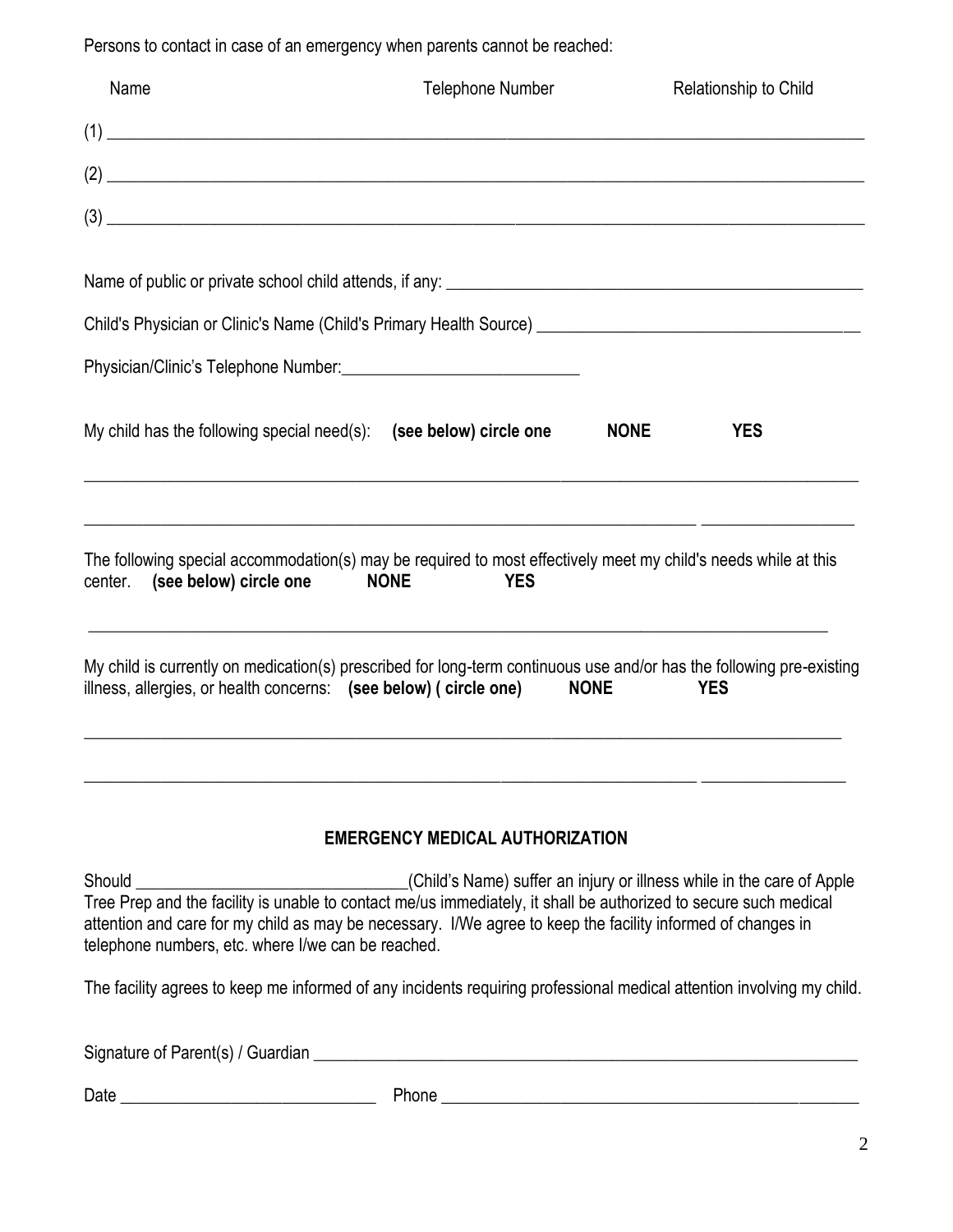

 **Parental Agreement**

| (1) | Apple Tree Prep agrees to provide child care for (child's name) | on |
|-----|-----------------------------------------------------------------|----|
|-----|-----------------------------------------------------------------|----|

#### *(Circle All That Apply)*

| Days:             | Monday           |               | Tuesday |                 |     | Wednesday                     |  | Thursday        | Friday |     |
|-------------------|------------------|---------------|---------|-----------------|-----|-------------------------------|--|-----------------|--------|-----|
| Times:<br>Months: | Jan              | From :<br>Feb | Mar Apr | am to           | Mav | pm<br>Jun Jul Aug Sep Oct Nov |  |                 |        | Dec |
| Meals:            | <b>Breakfast</b> |               |         | <b>AM Snack</b> |     | Lunch                         |  | <b>PM Snack</b> |        |     |

- (2) I understand tuition is due on Friday's for the upcoming week and should I not pay by Monday of that week my credit/debit card will be charged. The card information is on file with the center.
- (3) I will complete a written medication authorization form before any medication is given to my child. Medication will be in it's original container with my child's name.
- (4) My child will not be allowed to enter or exit the center with out being escorted by the parent(s), person authorized by the parent, or center staff.
- (5) I understand it is my responsibility to keep my child's records current in regards to changes that may occur while my child is enrolled at Apple Tree Prep. This includes, but is not limited to, telephone, address, work location and contacts, emergency contacts, physician, health status, immunization records, infant feeding plans.
- (6) Apple Tree Prep agrees to keep me informed of any incidents, illnesses, injuries adverse reactions to medications or exposure to communicable diseases.
- (7) Apple Tree Prep agrees to obtain written authorization from me before my child participates in routine transportation, field trips, special activities away from the center and any water-related activities occurring in water more than 2 feet deep.
- (8) Apple Tree Prep will advise me of my child's progress, issues relating to my child's care and individual practices concerning my child's special needs.
- (9) Apple Prep parents are encouraged to participate in center activities.
- (10) I have received a copy of the parent handbook and agree to abide by the policies and procedures for Apple Tree Prep.

| Parent(s) Signature       | Date |
|---------------------------|------|
| Center Director Signature | Date |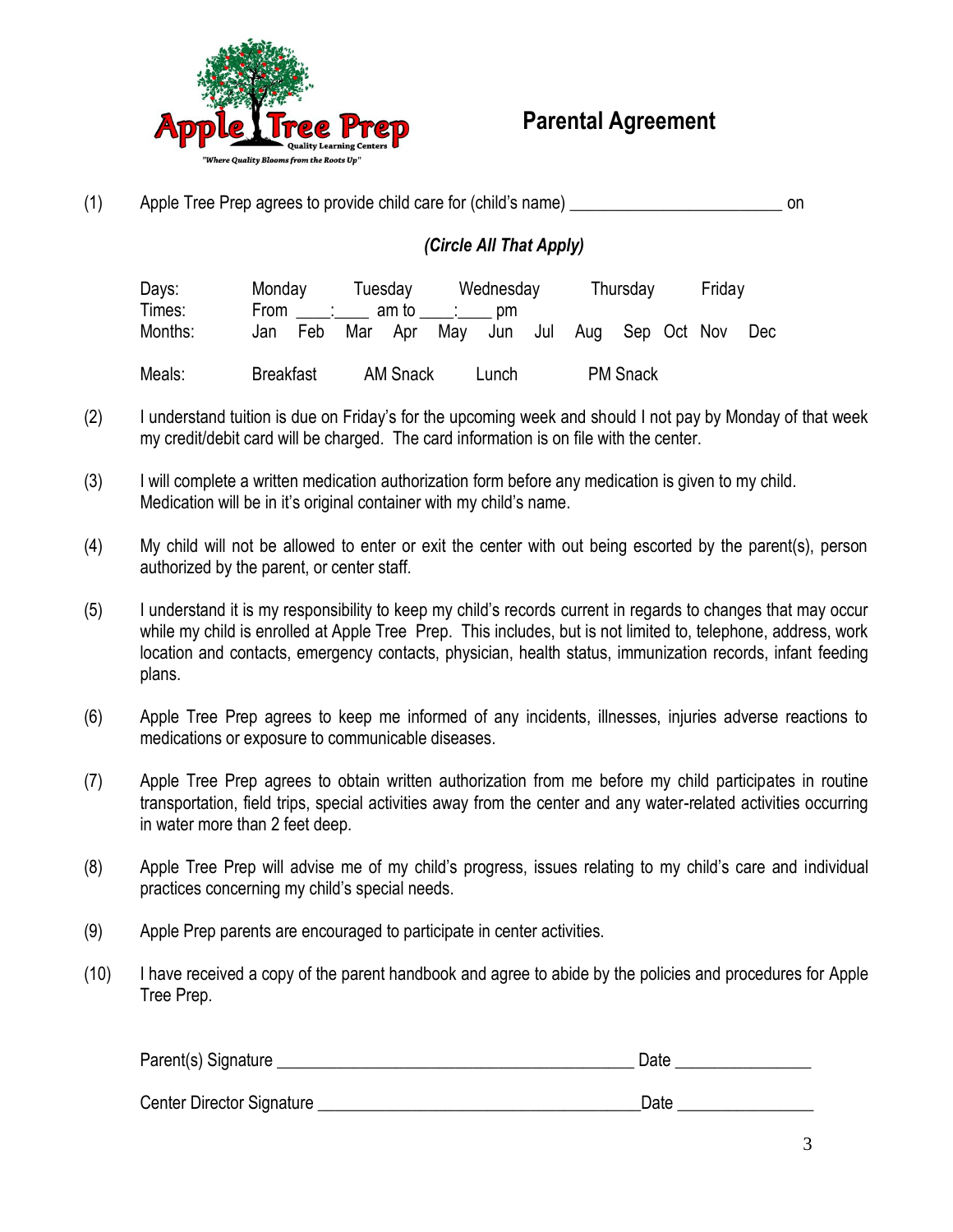

### **Vehicle Emergency Medical Information Sheet**

|                |                                                                                                                       | Work Phone ___________________________________Cellular Phone ___________________                                                                                                                                                                                                                      |
|----------------|-----------------------------------------------------------------------------------------------------------------------|-------------------------------------------------------------------------------------------------------------------------------------------------------------------------------------------------------------------------------------------------------------------------------------------------------|
|                |                                                                                                                       |                                                                                                                                                                                                                                                                                                       |
|                |                                                                                                                       |                                                                                                                                                                                                                                                                                                       |
|                | Person to notify in an emergency and parents cannot be reached:                                                       |                                                                                                                                                                                                                                                                                                       |
|                |                                                                                                                       |                                                                                                                                                                                                                                                                                                       |
|                |                                                                                                                       |                                                                                                                                                                                                                                                                                                       |
|                |                                                                                                                       |                                                                                                                                                                                                                                                                                                       |
|                |                                                                                                                       |                                                                                                                                                                                                                                                                                                       |
|                |                                                                                                                       |                                                                                                                                                                                                                                                                                                       |
|                |                                                                                                                       |                                                                                                                                                                                                                                                                                                       |
|                |                                                                                                                       | In the event of an emergency involving my child and if Apple Tree Prep cannot get in contact me, I<br>authorize any needed emergency medical care. I further agree to be fully responsible for all medical<br>expenses incurred during the treatment of my child, __________________________________. |
|                |                                                                                                                       | Date                                                                                                                                                                                                                                                                                                  |
|                |                                                                                                                       |                                                                                                                                                                                                                                                                                                       |
| (witnessed by) | Center Director Signature Learn Communication and Communication and Communication and Communication and Communication |                                                                                                                                                                                                                                                                                                       |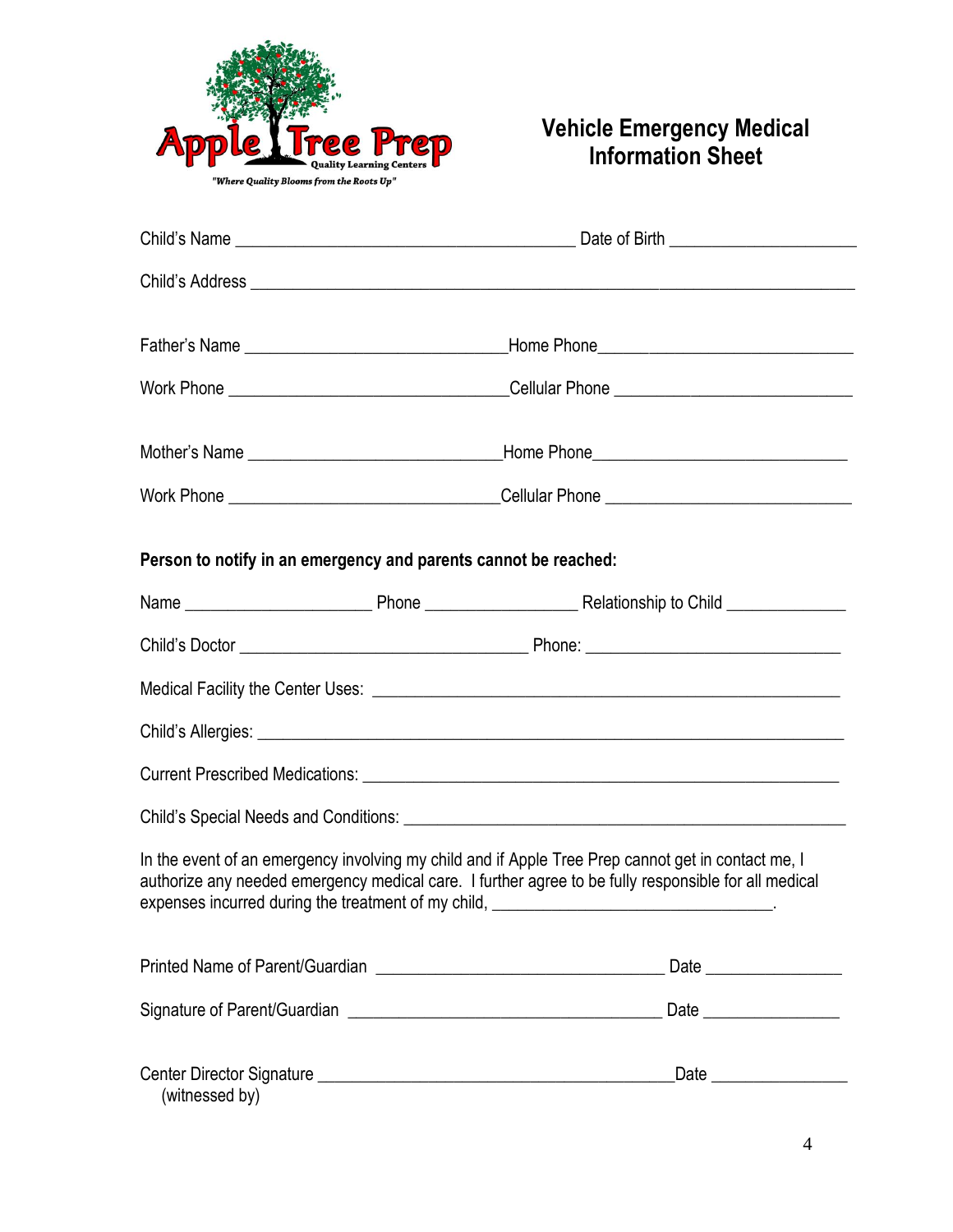

**Transportation Agreement**

 *(Please do not leave any spaces blank)*

| This certifies that I give Apple Tree Prep permission to transport my child, _____________,                                                                                                                                                                                                                                                                                                                                   |          |        |
|-------------------------------------------------------------------------------------------------------------------------------------------------------------------------------------------------------------------------------------------------------------------------------------------------------------------------------------------------------------------------------------------------------------------------------|----------|--------|
| $from$ $\qquad \qquad (am / pm)$                                                                                                                                                                                                                                                                                                                                                                                              |          |        |
|                                                                                                                                                                                                                                                                                                                                                                                                                               |          |        |
|                                                                                                                                                                                                                                                                                                                                                                                                                               |          |        |
|                                                                                                                                                                                                                                                                                                                                                                                                                               |          |        |
| My child will be transported the following days:<br>Monday<br>Tuesday<br>Wednesday<br>(location) is approximately _______ miles from the center.<br>Apple Tree Prep is authorized to receive my child. In the event Apple Tree Prep is not present to<br>receive my child, the following procedures are to be followed: _________________<br>,我们也不能在这里的时候,我们也不能在这里的时候,我们也不能在这里的时候,我们也不能会不能在这里的时候,我们也不能会不能会不能会不能会不能会不能会不能会不能会不 | Thursday | Friday |
| In the event my child is not to be transported as outlined above, I agree to notify Apple Tree Prep<br>immediately as to not disrupt school drop off and pick up of other students.                                                                                                                                                                                                                                           |          |        |
|                                                                                                                                                                                                                                                                                                                                                                                                                               |          |        |

| Center Director Signature | Jate |
|---------------------------|------|
|                           |      |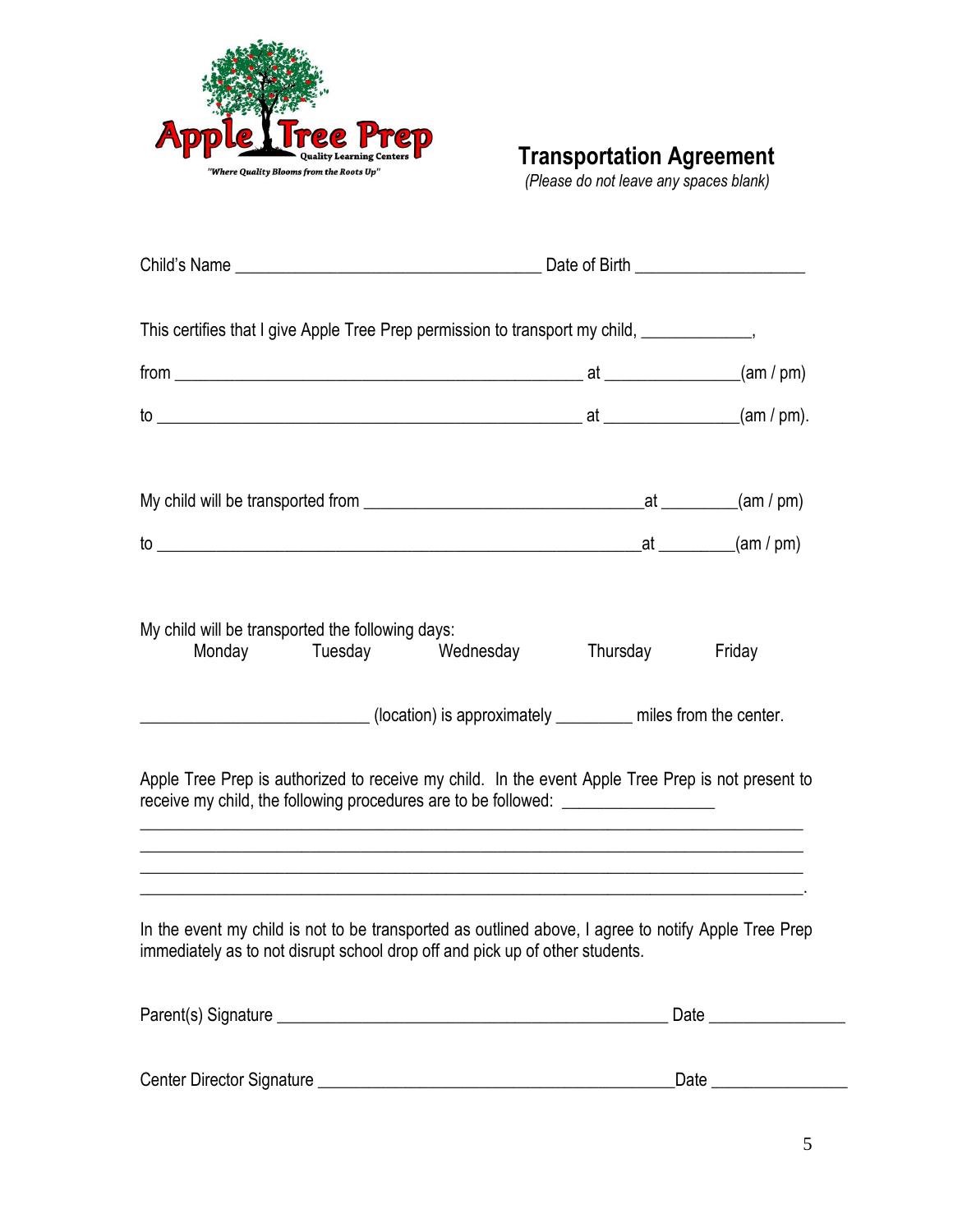

### **Authorization to Dispense External Preparations**

Child's Name \_\_\_\_\_\_\_\_\_\_\_\_\_\_\_\_\_\_\_\_\_\_\_\_\_\_\_\_\_\_\_\_\_\_\_\_\_\_ Date of Birth \_\_\_\_\_\_\_\_\_\_\_\_\_\_\_\_\_\_

I give Apple Tree Prep permission to apply one or more of the following topical ointments and/or preparations to my child in accordance with the directions on the label of the container.

| Baby Wipes (Parent will provide)                                                          |                       |
|-------------------------------------------------------------------------------------------|-----------------------|
| Band-aids                                                                                 |                       |
| Neosporin or similar ointment                                                             |                       |
| Bactine or similar first aid spray                                                        |                       |
| Sunscreen (Parent will provide)                                                           |                       |
| Insect Repellent (Parent will provide)                                                    |                       |
| Non-presecription ointment (such as A&D, Desitin, Vaseline, Oragel) (Parent will provide) |                       |
| Baby Powder (Parent will provide)                                                         |                       |
| Other (please specify)                                                                    | (Parent will provide) |
|                                                                                           |                       |

| Parent(s) Signature<br>Date |  |
|-----------------------------|--|
|                             |  |
|                             |  |
|                             |  |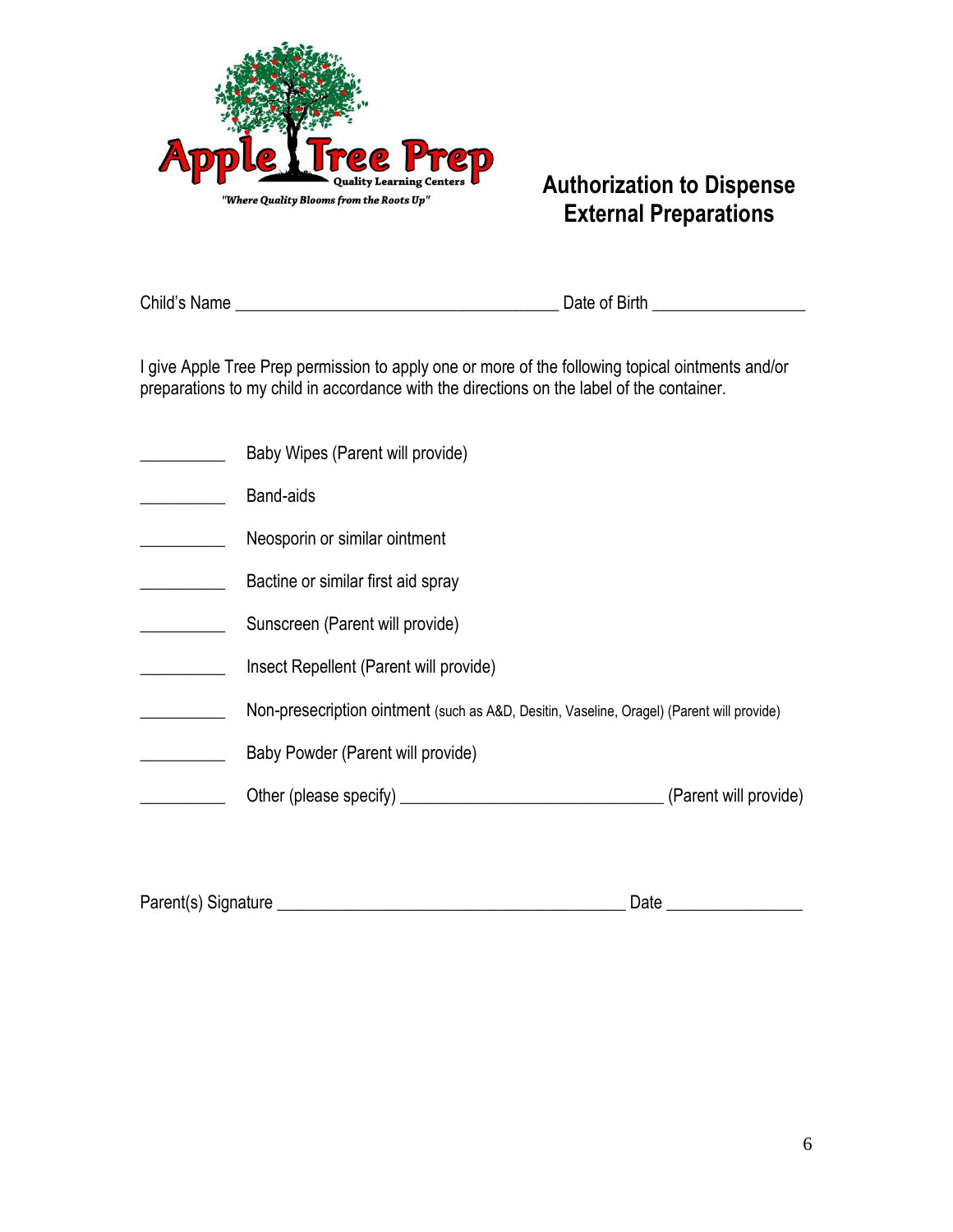

## **Infant Feeding Plan**

(for children under one (1) year of age)

|                                                                                                                                                              | Date of Birth ___________________                                                             |
|--------------------------------------------------------------------------------------------------------------------------------------------------------------|-----------------------------------------------------------------------------------------------|
| Does your child take a bottle?<br>Is the bottle warmed?<br>Does your child hold own bottle?<br>Can your child feed self?<br>Does your child take a pacifier? | Yes $($ )<br>No (<br>Yes( )<br>No( )<br>Yes( )<br>No( )<br>Yes( )<br>No( )<br>Yes( )<br>No( ) |
| Does your child eat:                                                                                                                                         |                                                                                               |
|                                                                                                                                                              | Strained Foods () Baby Foods () Table Foods () Formula () Whole Milk ()                       |
|                                                                                                                                                              |                                                                                               |
| <b>Updated Amounts of Formula:</b>                                                                                                                           |                                                                                               |
|                                                                                                                                                              |                                                                                               |
|                                                                                                                                                              |                                                                                               |
|                                                                                                                                                              | <b>Child's Schedule:</b>                                                                      |
|                                                                                                                                                              | Breakfast Time: ______________ Types and Amount of Food: ________________________             |
|                                                                                                                                                              | Morning Snack: _______________ Types and Amount of Food: ________________________             |
|                                                                                                                                                              |                                                                                               |
|                                                                                                                                                              |                                                                                               |
|                                                                                                                                                              |                                                                                               |
|                                                                                                                                                              | Special Instructions for introducing solid foods: ______________________________              |
|                                                                                                                                                              | I understand I must update this form monthly, or as instructions change for my child.         |
|                                                                                                                                                              | Date $\_$                                                                                     |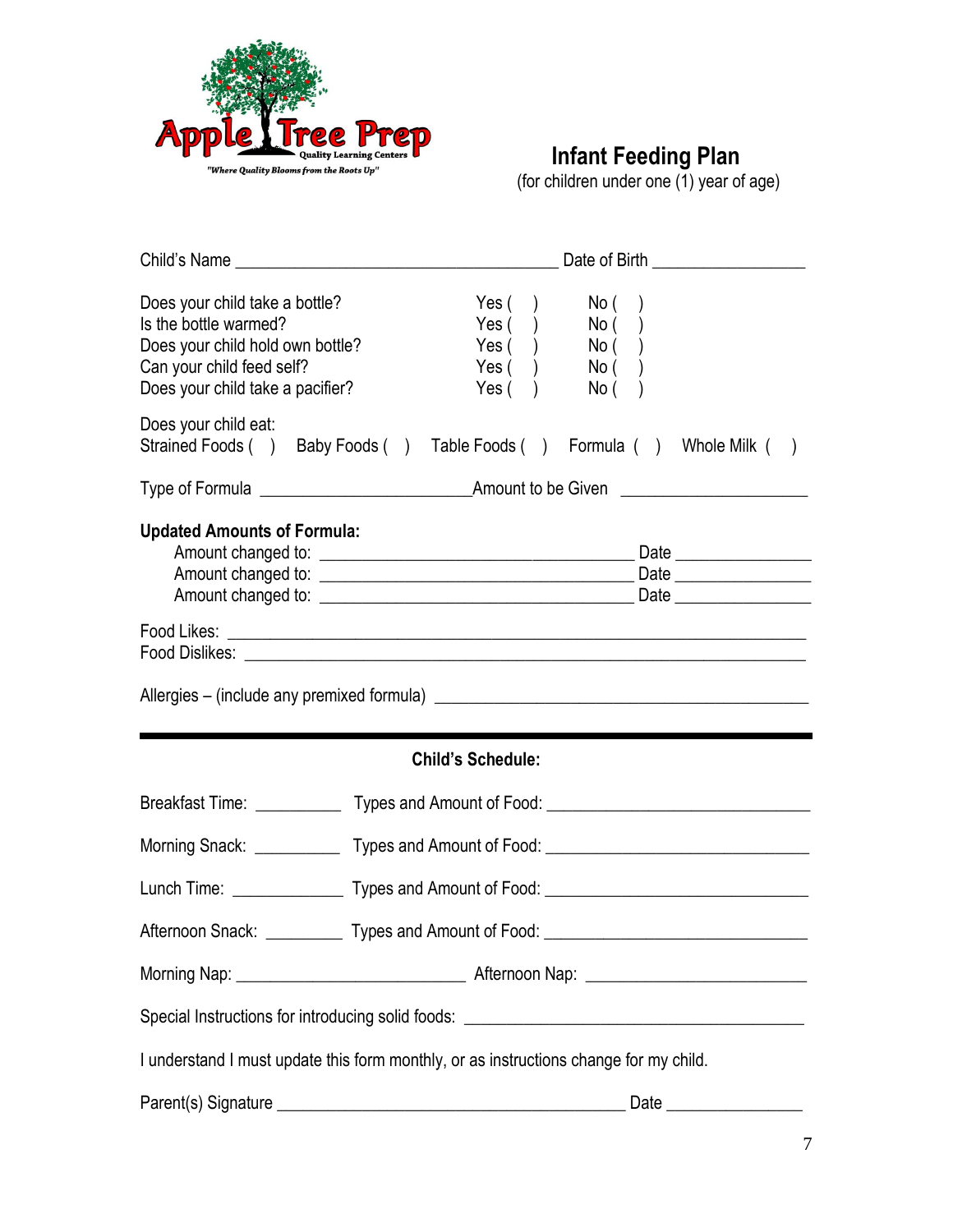

# **Potty Training Information**

Your 2 year old may be placed in a 3 year old class if the following conditions have been met:

(1) Your child's age is 2 year 6 months, potty trained (not in pull-ups or the equivalent) and developmentally ready to be grouped with children 3 years of age.

I agree for my 2 year old to be grouped with 3 year olds (only) by evidence of my signature below.

| Parent's Signature   | Date |
|----------------------|------|
| Director's Signature | Date |

I understand the following rules must be maintained by the center for the above situation to be approved.

- (1) A mixed-age (20%) ratio will apply anytime a two year old is present in a classroom.
- (2) Ratios cannot be doubled during day time scheduled rest or sleeping periods anytime a two year old is present.
- (3) Only children two and three year of age will be grouped together. Children four years of age and older will be grouped separately.

 $\overline{\phantom{a}}$  , and the contract of the contract of the contract of the contract of the contract of the contract of the contract of the contract of the contract of the contract of the contract of the contract of the contrac

The above rules are being met and will be maintained at all times.

Parent's Signature Date Date Date

\_\_\_\_\_\_\_\_\_\_\_\_\_\_\_\_\_\_\_\_\_\_\_\_\_\_\_\_\_\_\_\_\_\_\_\_\_\_\_\_\_\_\_\_\_ \_\_\_\_\_\_\_\_\_\_\_\_\_\_\_\_\_\_\_ Director's Signature **Director's Signature Date**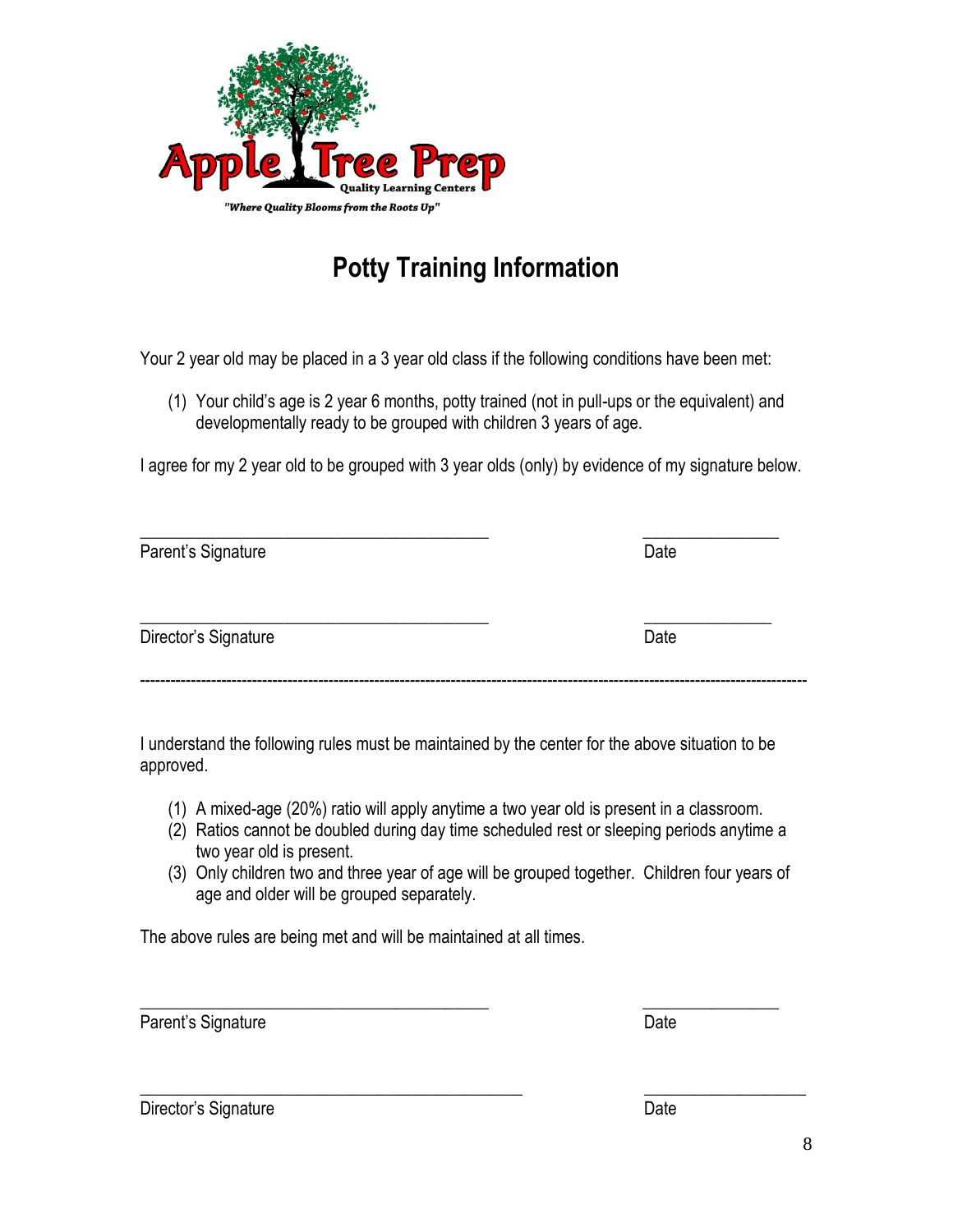

## **Ages & Stages Questionnaires / Developmental Assessments**

Ages and Stages is the #1 State Approved developmental screener that we here at Apple Tree Prep will use as a guideline to monitor your child's development. The ASQ is a set of questionnaires about your child's development. It has been used in Early Childhood Education for more than 20 years with young children between the ages of 1 month- 5 years old and has been proven to be an effective tool to assure children are developing on schedule.

The ASQ looks at how children are doing in important areas, such as speech, physical ability, social skills and problem-solving skills. The ASQ can help identify your child's strengths as well as any areas where your child may need further support either in the classroom/home or with another qualified individual. ASQ's are completed twice a year.

Upon completion of the ASQ's, assessment results will be shared with the parents during parent conferences twice a year as well.

For more information about Ages & Stages, please visit [www.agesandstages.com](http://www.agesandstages.com/) 

| Name:           | Birthday:                                 |
|-----------------|-------------------------------------------|
| $Yes \mid \mid$ | I would like for my child to participate  |
| No              | I do not wish for my child to participate |

Please sign below if you would like your child assessed using the Ages and Stages Questionnaires. Your child's teacher will be able to share the assessment with you. The ASQ will follow your child through Georgia Pre-K where they will use Work Sampling Online to assess your child.

| <b>Parent Signature</b> | $1 - 1$ |
|-------------------------|---------|
|-------------------------|---------|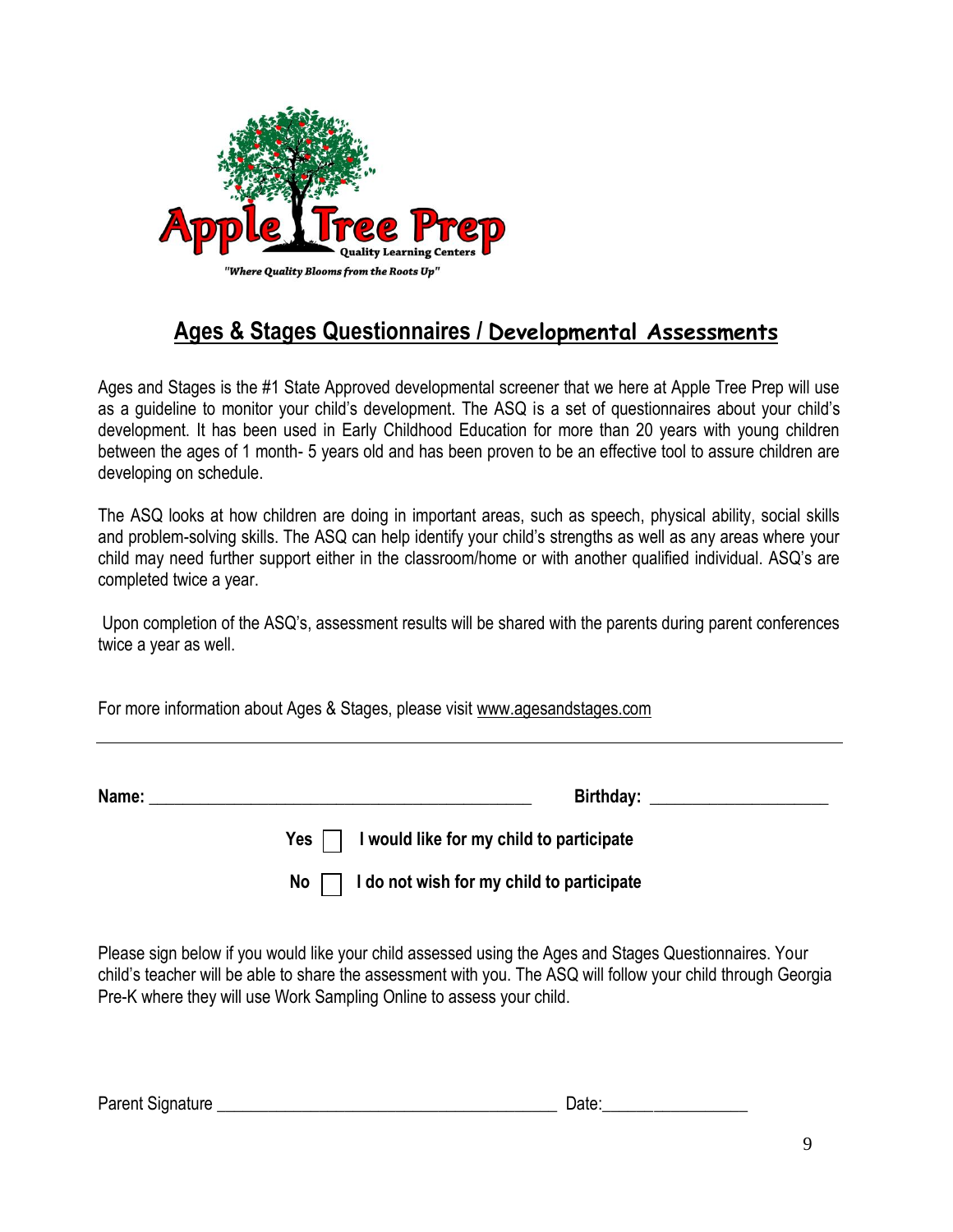

## **Child Immunization Form**

Form used will be the state required form for immunization

FORM 3231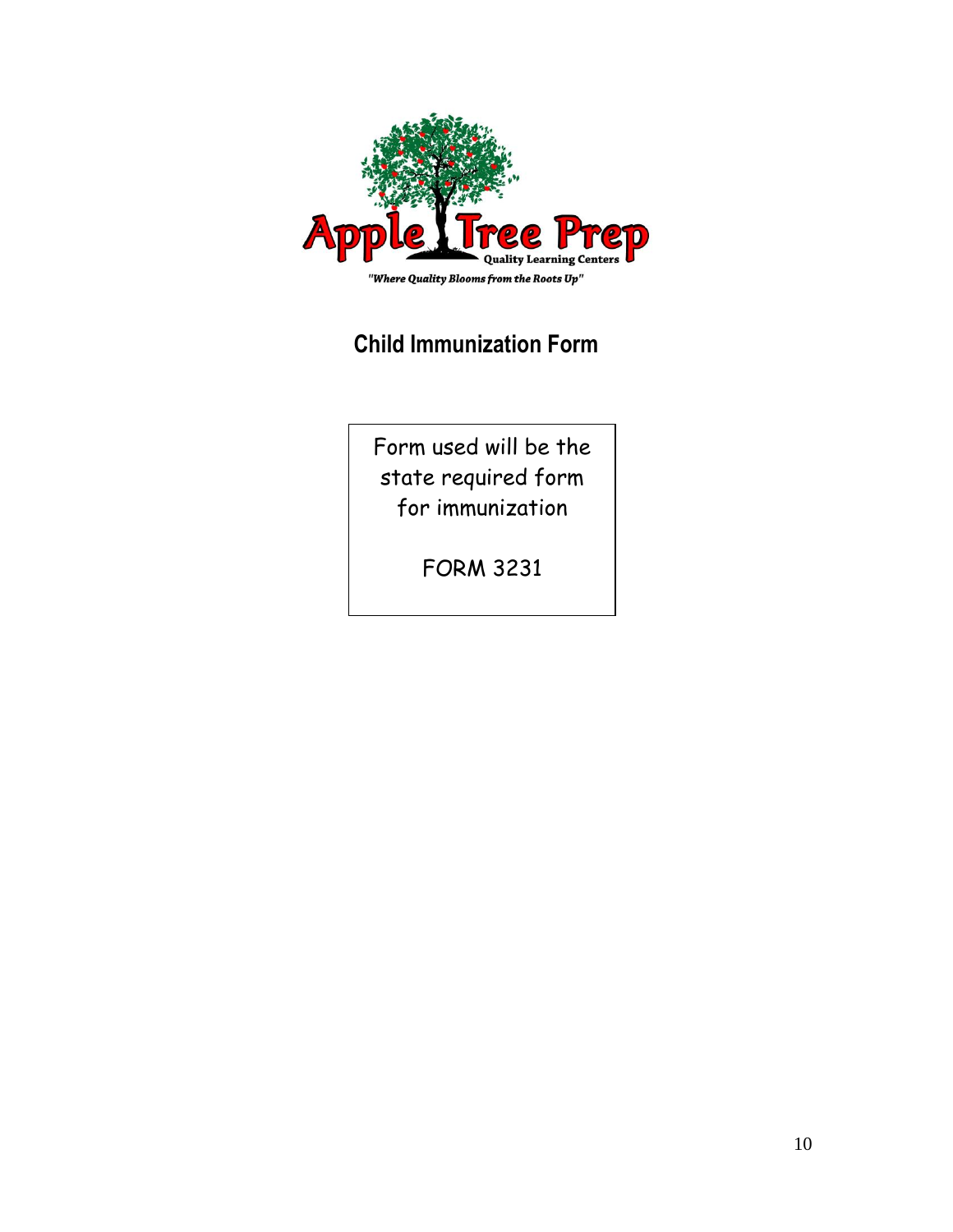# **Safe Sleep Practices Policy**

### **Safe Sleep Practices Policy**

**Child's name:**<br> **Child's name:** 

**Parent/Guardian name:\_\_\_\_\_\_\_\_\_\_\_\_\_\_\_\_\_\_\_\_\_\_\_\_\_\_\_\_\_\_\_\_\_\_\_\_\_\_\_\_\_\_\_\_\_\_\_**

#### **Safe Sleep Practices/Policies:**

1) Infants will be placed on their backs in a crib to sleep unless a physician's written statement authorizing another sleep position for that infant is provided. The written statement must include how the infant shall be placed to sleep and a time frame that the instructions are to be followed.

2) Cribs shall be in compliance with CPCS and ASTM safety standards. They will be maintained in good repair and free from hazards.

3) No objects will be placed in or on the crib with an infant. This includes, but is not limited to, covers, blankets, toys, pillows, quilts, comforters, bumper pads, sheepskins, stuffed toys, or other soft items.

4) No objects will be attached to a crib with a sleeping infant, such as, but not limited to, crib gyms, toys, mirrors and mobiles.

5) Only sleepers, sleep sacks and wearable blankets provided by the parent/guardian and that fit according to the commercial manufacturer's guidelines and will not slip up around the infant's face may be worn for the comfort of the sleeping infant.

6) Individual crib bedding will be changed daily, or more often as needed, according to the rules. Bedding for cots/mats will be laundered daily or/& marked for individual use. If marked for individual use, the sheets/covers must be laundered weekly or more frequently if needed.

7) Infants who arrive at the center asleep or fall asleep in other equipment, on the floor or elsewhere, will moved to a safety-approved crib for sleep.

8) Swaddling will not be permitted, unless a physician's written statement authorizing it for a particular infant is provided. The written statement must include instructions and a time frame for swaddling the infant.

9) Wedges, other infant positioning devices and monitors will not be permitted unless a physician's written statement authorizing its use for a particular infant is provided. The written statement must include instructions on how to use the device and a time frame for using it.

I acknowledge that the director or designee has advised me of the safe sleep practices followed by the facility.

Signature